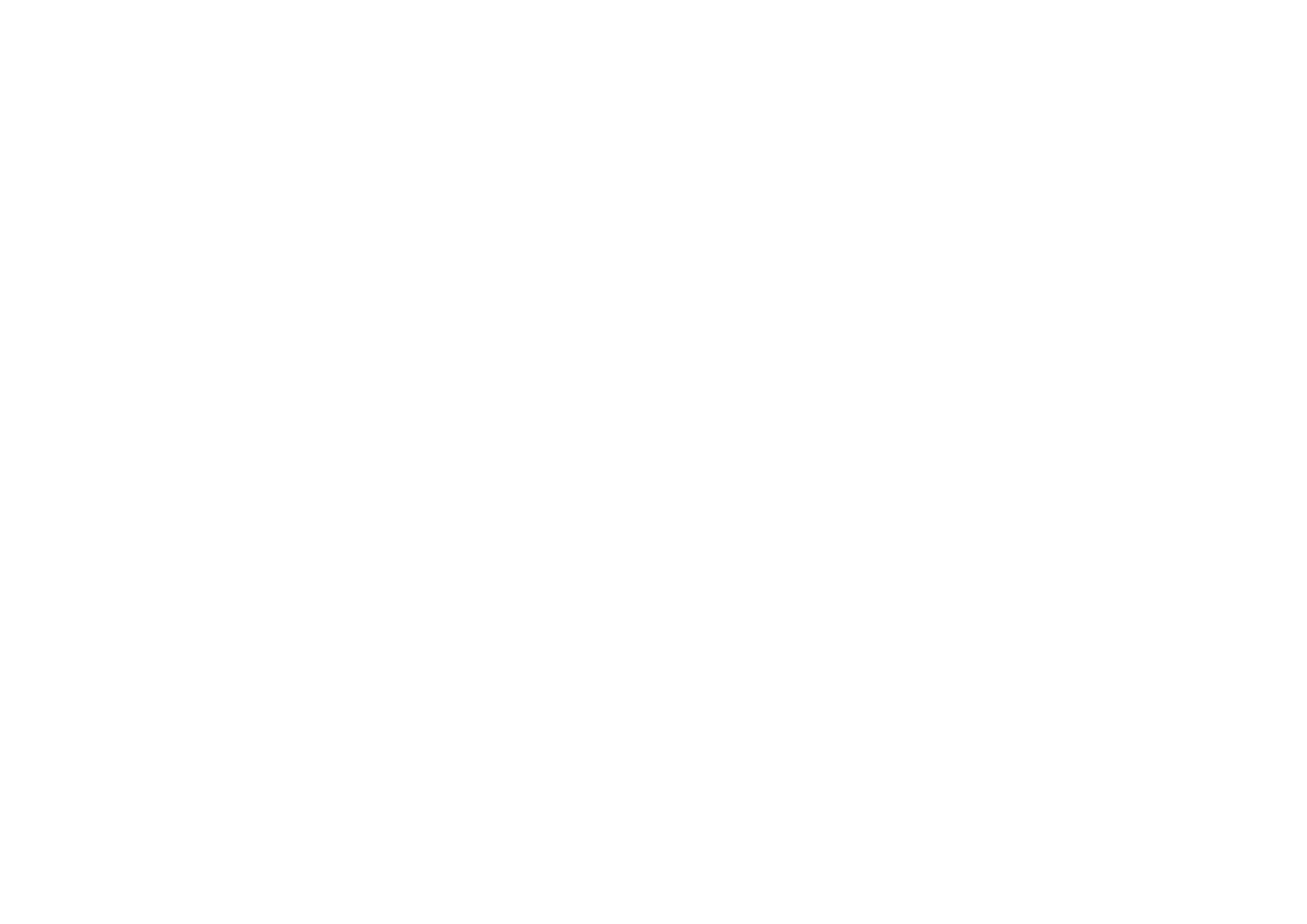# CATETERE ENDOCLOT<sup>M</sup>

### Istruzioni per l'uso

#### **AVVERTIMENTO**

Il catetere EndoClotTM deve essere utilizzato unicamente da medici e altri professionisti autorizzati.

#### **DESCRIZIONE**

Questo apparecchio è stato progettato per essere utilizzato in sostituzione del catetere originale collegato all'applicatore del sistema emostatico polisaccaride EndoClot™(EndoClot™ PHS) quando questo è attorcigliato od ostruito.

#### **INDICAZIONI PER L'USO**

Il catetere EndoClot<sup>TM</sup> deve essere utilizzato insieme all'EndoClot™ PHS per spruzzare polvere emostatica nel tratto gastrointestinale.

#### **ISTRUZIONI PER L'USO**

1. Avvitare con fermezza il catetere all'applicatore.

2. Inserire il catetere EndoClot™ nell'endoscopio e posizionarlo verso la lesione.

#### **AVVERTENZE**

Il catetere EndoClot™ deve essere usato con l'applicatore dell'EndoClot™ PHS.

Il catetere EndoClot™ viene fornito sterile ed è un prodotto UNICAMENTE MONOUSO. Non risterilizzare e/o non riutilizzare questo dispositivo.

Usare il dispositivo immediatamente dopo l'apertura della confezione. Non utilizzare se la confezione viene ricevuta aperta o danneggiata.

Conservare in un luogo asciutto a temperatura inferiore a quella ambiente, durante il trasporto non esporre a temperature esulanti dalla gamma compresa tra -40°C e 60°C.

Il prodotto deve essere smaltito conformemente alle pertinenti norme amministrative concernenti i dispositivi medici.

#### **REAZIONI AVVERSE**

Non sono pervenute segnalazioni fino a questo momento.

#### **CONDIZIONI DI FORNITURA**

| Catetere EndoClot™ |         |                  |
|--------------------|---------|------------------|
| EPAA180            | 1800 mm | 5 pz./confezione |
| EPAA230            | 2300 mm | 5 pz./confezione |

**1023** ©2013 Tutti i diritti riservati. Fabbricato da: EndoClot Plus, Inc. 5201 Great America Parkway, Suite 526 Santa Clara, CA 95054, USA Tel: (408) 980-9125 Fax: (408) 980-9237 E-mail: [info@endoclot.com](mailto:info@endoclot.com) Sito Web: [www.endoclot.com](http://www.endoclot.com)

Authorized European Union Representative EC Representative: ClotPlus Limited Regus House, Block 4, Harcourt Road Dublin 2, Ireland Tel: +353 (0)1 477 3466 Fax: +353 (0)1 402 9590 E-mail: info@clotplus.com

# $F_{NDO}C_{\text{LOT}}^{\text{TM}} C_{\text{ATHETEB}}$

### Instrucciones de Uso

#### **PRECAUCIÓN**

EndoClotTM Catheter solo debe ser utilizado por un médico u otro profesional autorizado.

#### **DESCRIPCIÓN**

Este dispositivo está diseñado para ser utilizado como un reemplazo del catéter original fijado al aplicador de EndoClot™ Polysaccharide Hemostatic System (EndoClot™ PHS) cuando éste se haya torcido o esté ocluido.

#### **INDICACIÓN DE USO**

EndoClotTM Catheter debe utilizarse junto con EndoClot™ PHS para pulverizar el polvo hemostático en el tracto gastrointestinal.

#### **INSTRUCCIONES DE USO**

1. Atornille firmemente el catéter en el aplicador.

2. Inserte EndoClot™ Catheter en el endoscopio y diríjalo hacia la lesión.

#### **ADVERTENCIAS**

EndoClot™ Catheter debe utilizarse con el aplicador de EndoClot™ PHS.

EndoClot™ Catheter se suministra estéril PARA UN SOLO USO. No reesterilice y/o reutilice este dispositivo.

Utilice este dispositivo inmediatamente después de abrir el envase. No lo utilice si el envase estuviera abierto o dañado en el momento de recibirlo.

Almacene el dispositivo en un lugar seco a temperatura ambiente. No lo exponga a temperaturas inferiores a -40°C o superiores a 60°C durante el transporte.

Este producto debe eliminarse de acuerdo con las normas y reglamentaciones gubernamentales relativas a los dispositivos médicos.

#### **REACCIONES ADVERSAS**

No se ha informado de ninguna hasta la fecha.

#### **PRESENTACIÓN**

| EndoClot™ Catheter |         |               |
|--------------------|---------|---------------|
| EPAA180            | 1800 mm | 5 piezas/caja |
| EPAA230            | 2300 mm | 5 piezas/caja |

# **1023**

©2013 Todos los derechos reservados. Fabricado por: EndoClot Plus, Inc. 5201 Great America Parkway, Suite 526 Santa Clara, CA 95054, USA Tel: (408) 980-9125 Fax: (408) 980-9237 Correo electróico[: info@endoclot.co](mailto:info@endoclot.com)m Sitio Web: [www.endoclot.com](http://www.endoclot.com)

Representante en la Unión Europea Autorizado Representante EC: ClotPlus Limited Regus House, Block 4, Harcourt Road Dublin 2, Irlanda Tel: +353 (0)1 477 3466 Fax: +353 (0)1 402 9590 Correo electróico: [info@clotplus.com](mailto:info@clotplus.com)

# $K$ ATETEP  $\epsilon_{NDO}$  $\epsilon_{NOT}$ <sup> $M$ </sup>

### ИНСТРУКЦИИ ПО ЭКСПЛУАТАЦИИ

#### **ВНИМАНИЕ**

Катетеры EndoClot™ должны использоваться только врачами или другими лицензированными специалистами.

#### **ОПИСАНИЕ**

Данное устройство разработано для замены оригинального катетера, предлагаемого в комплекте EndoClot™ полисахаридной системы гемостаза (EndoClot™ PHS), когда последний перекручен или имела место быть его закупорка.

#### **НАЗНАЧЕНИЕ ПРИМЕНЕНИЯ**

EndoClot™ катетер должен использоваться только с EndoClot™ PHS полисахаридной системой для расаыления субстрата в желудочнокишечном тракте.

#### **ИНСТРУКЦИИ ПО ЭКСПЛУАТАЦИИ**

- 1. Прикрутить катетер твердо аппликатором.
- 2. Введите катетер в просвет инструментального канала эндоскопа и подведите его к источнику кровотечения.

#### **ПРЕДУПРЕЖДЕНИЕ**

EndoClot™ катетер должен использоваться только с колбой EndoClot™ PHS.

EndoClot™ катетер поставляется в стерильной упаковке для однократного применения. Не пытайтесь стерилизовать использовать его повторно.

Используйте данное устройство немедленно после вскрытия упаковки. Не используйте катетер, если упаковка была ранее вскрыта или повреждена.

Храните изделии в сухом помещении при комнатной температуре, не подвергайте изделие воздействию температур: ниже -40⁰С и не более 60⁰С во время транспортировки.

EЭтот продукт должен быть утилизирован в соответствии с государственными нормативами, относящимися к медицинским устройствам данного класса.

#### **ПОБОЧНЫЕ ДЕЙСТВИЯ**

не обнаружены до настоящего момента.

#### **КОМПЛЕКТАЦИЯ**

| Катетер EndoClot™ |         |                 |
|-------------------|---------|-----------------|
| EPAA180           | 1800 MM | 5 штук/упаковке |
| EPAA230           | 2300 MM | 5 штук/упаковке |

 $\epsilon_{1023}$ ©2013 Все права защищены. Производитель: EndoClot Plus, Inc. 5201 Great America Parkway, Suite 526 Santa Clara, CA 95054, USA Тел: (408) 980-9125 Факс: (408) 980-9237 E-mail[: info@endoclot.co](mailto:info@endoclot.com)m веб-сайт: [www.endoclot.com](http://www.endoclot.com)

Уполномоченный представитель европейских Unio Представитель ЕС: ClotPlus Limited Regus House, Block 4, Harcourt Road Dublin 2, Ireland Тел: +353 (0)1 477 3466 Факс: +353 (0)1 402 9590 E-mail: info@clotplus.com